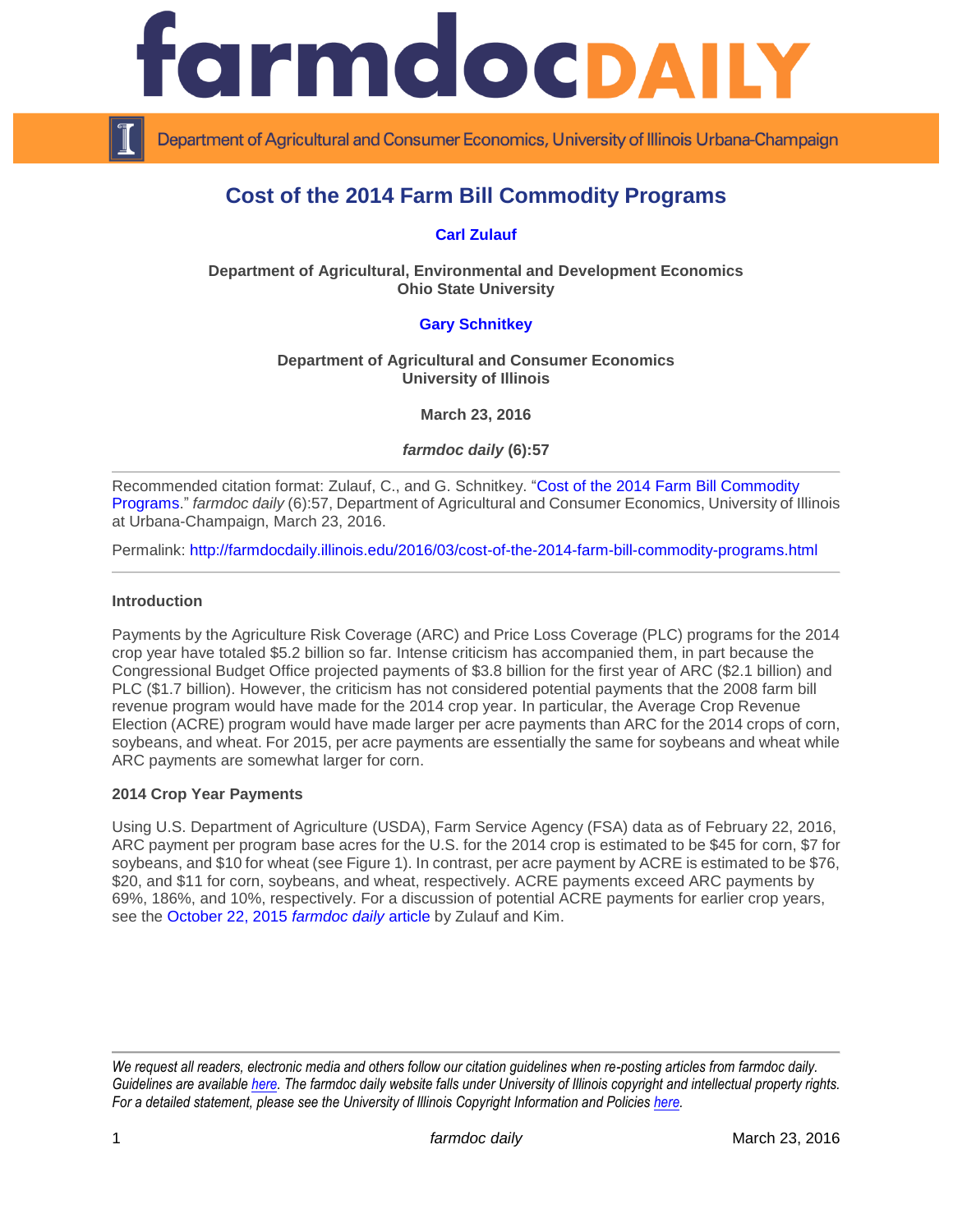

## **2015 Crop Year Payments**

Using the ARC-CO PLC Payment Estimator at farmdoc (see [March 8, 2016](http://farmdocdaily.illinois.edu/2016/03/2015-and-2016-arc-co-payment-estimates.html) *farmdoc daily* article by Schnitkey, Paulson, Coppess, and Zulauf), per acre payments by ARC are estimated to be higher for the 2015 crops, especially for soybeans (see Figure 2). Per acre payments for 2015 are less for ACRE than ARC for corn and approximately the same for soybeans and wheat. Weighting payments across crops suggest that total ARC payments is likely to exceed total ACRE payments to these 3 crops for the 2015 crop year, but the difference is likely not large.

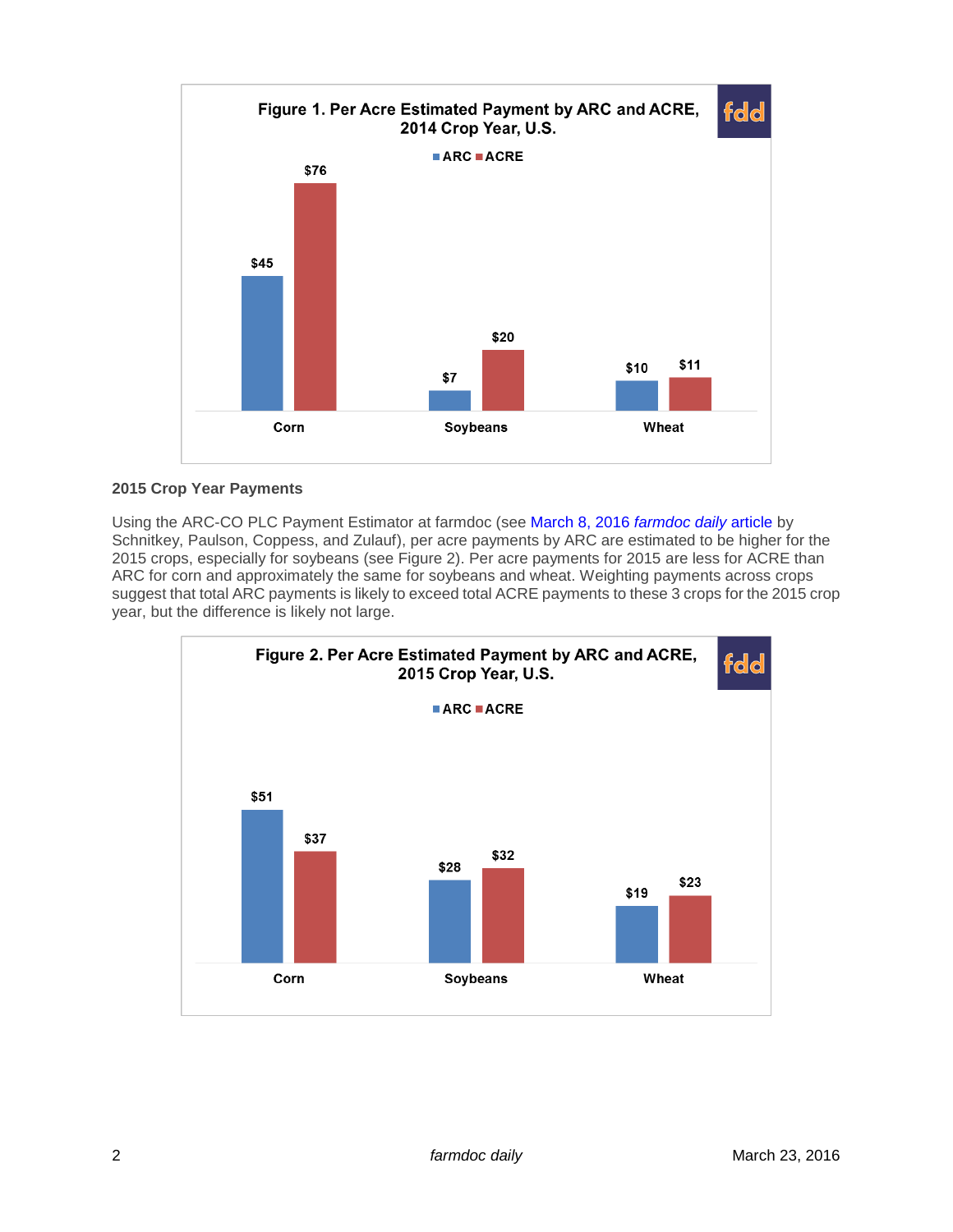## **Summary Observations**

- Objective of this article is to call attention to the importance of comparing payments under the 2008 and 2014 farm bill commodity programs, in particular ACRE, when assessing cost of the 2014 farm bill.
- It is impossible to know what the participation rate for ACRE would have been in the 2014 and 2015 crop year. Given the low target prices in the 2008 Farm Bill for corn, soybeans, and wheat and the decline in their prices since 2012; it seems reasonable that participation would have likely been much higher than during the 2008 farm bill period if an enrollment option had been given. Moreover, based on the 2014 farm bill debate, direct payments likely would have been eliminated, thus eliminating the 20% reduction in direct payments imposed in the ACRE program, further increasing the incentive to choose ACRE.
- Nevertheless, the analysis clearly illustrates that the ACRE program would have made large per acre payments to 2014 and 2015 corn, soybeans, and wheat. Depending on participation rates, payments by ACRE may have exceeded payments by ARC, particularly in 2014.
- Assuming normal yields, ACRE payments will decline faster than ARC payments because ACRE used average price for the 2 prior crops while ARC uses an Olympic average for the 5 prior crops. Thus, ARC payments are likely to exceed ACRE payments in the 2016 through 2018 crop years. However, actual payments will depend on the price and yield situations that occur; hence, it cannot be ruled out that ACRE could pay more than ARC in these crop years.
- In conclusion, performance assessment of the 2014 farm bill should include potential payments under the 2008 farm bill ACRE program. Otherwise, it is incomplete and thus potentially misleading.

## **Appendix**

**Estimation Notes:** Per acre payment estimates for ARC are based on reported FSA payments for the 2014 crop and estimates for 2015 obtained from the ARC-CO PLC Payment Estimator available at farmdoc. The U.S. estimate is obtained by weighting the payments estimated at the state level by the share of base acres in the state. For an extended discussion of the estimation methodology for the 2015 crop year, see the [March 8, 2016](http://farmdocdaily.illinois.edu/2016/03/2015-and-2016-arc-co-payment-estimates.html) *farmdoc daily* article by Schnitkey, Paulson, Coppess, and Zulauf.

Payments by ACRE for crop/state/year combination are estimated on a planted acre basis using 2014 and 2015 crop year price estimates in the March 9, 2016 *World Agricultural Supply and Demand Estimates*, state yields from USDA, NASS as reported in its *QuickStats* data base, and ACRE's payment formula, which includes the acre payment factor of 85%. The ACRE analysis includes only states for which NASS reports yields. Total yields for the state are used, not yields by irrigated and non-irrigated acres. Lack of farm level data precludes including the base acre cap on a FSA farm's ACRE payment acres as well as adjusting for the difference between farm level yields and county level yields when ACRE payments are made. Net impact of these estimation issues on estimated ACRE payments is not clear, but should be kept in mind when assessing the results.

An important feature of ACRE was its requirement that an individual farm must also have a loss to receive a payment. This eligibility requirement was incorporated using the analysis of Zulauf, Schnitkey and Langemeier, specifically their graph as presented in Figure 3. The U.S. average revenue shortfall relative to the ACRE benchmark revenue was used to facilitate the calculation. It ranged from nearly 0% to as high as 18%. The farm loss eligibility requirement reduced the estimated payment by ACRE by as much as 44% for some crop-year combinations and by at least 19% in all years. As a sensitivity check on using the U.S. aggregate shortfall, the revenue shortfall was calculated for the 5 largest producing states for each crop. Their average shortfall was larger in all but one situation, soybeans in 2015. Thus, using a national average shortfall likely led to a conservative estimate of payments.